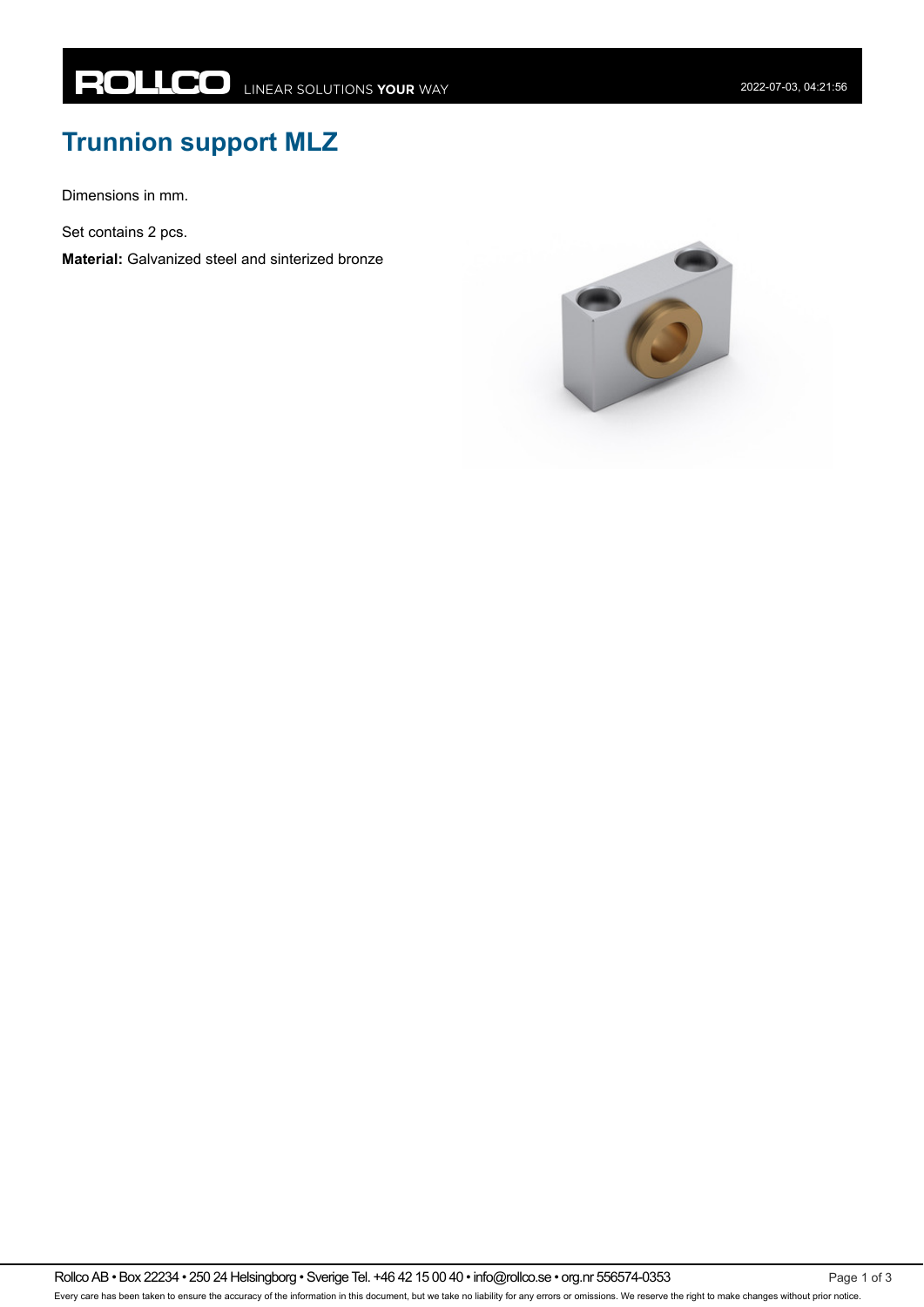## **Variant Data**

| <b>Designation</b> | <b>Compatible with</b> | Description | Fmax (N) | Mass (kg) |
|--------------------|------------------------|-------------|----------|-----------|
| MLZ 32/45 - 108234 | MCE 32. MCE 45         | MLZ 32/45   | ⊺ MCE    | 0,20      |

Rollco AB • Box 22234 • 250 24 Helsingborg • Sverige Tel. +46 42 15 00 40 • info@rollco.se • org.nr 556574-0353 Page 2 of 3 Every care has been taken to ensure the accuracy of the information in this document, but we take no liability for any errors or omissions. We reserve the right to make changes without prior notice.